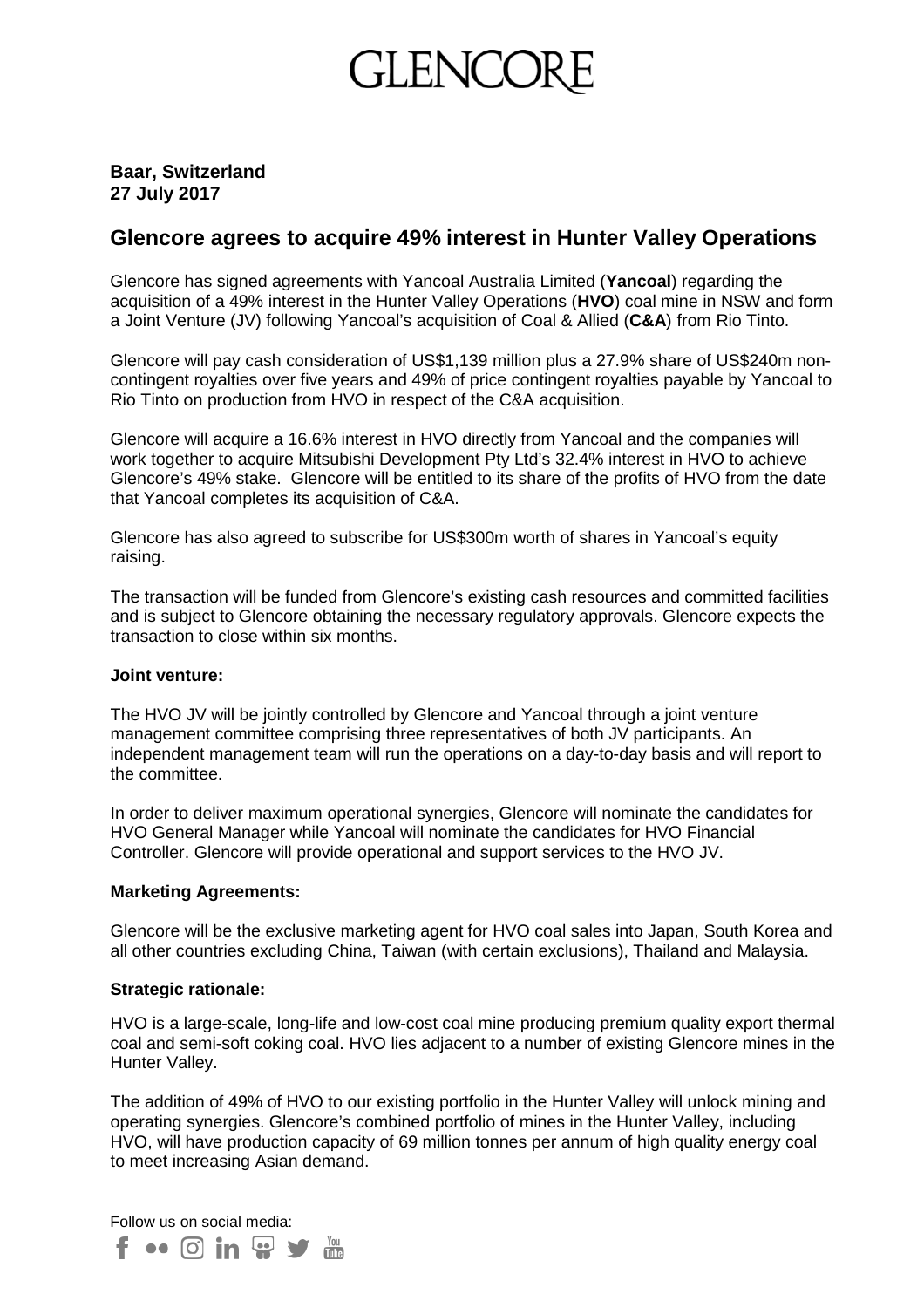#### **For further information please contact:**

| <b>Investors</b><br><b>Martin Fewings</b> | t: +41 41 709 2880 | m: +41 79 737 5642 | martin.fewings@glencore.com    |
|-------------------------------------------|--------------------|--------------------|--------------------------------|
| Media<br><b>Charles Watenphul</b>         | t: +41 41 709 2462 | m: +41 79 904 3320 | charles.watenphul@glencore.com |
| Francis De Rosa                           |                    | m: +61 417 074 751 | francis.de.rosa@glencore.com   |
| Cass McCarthy                             |                    | m: +61 439 178 151 | cass.mccarthy@glencore.com     |

#### [www.glencore.com](http://www.glencore.com/)

#### **Notes for Editors**

#### **Glencore**

Glencore is one of the world's largest global diversified natural resource companies and a major producer and marketer of more than 90 commodities. The Group's operations comprise around 150 mining and metallurgical sites, oil production assets and agricultural facilities.

With a strong footprint in both established and emerging regions for natural resources, Glencore's industrial and marketing activities are supported by a global network of more than 90 offices located in over 50 countries.

Glencore's customers are industrial consumers, such as those in the automotive, steel, power generation, oil and food processing sectors. We also provide financing, logistics and other services to producers and consumers of commodities. Glencore's companies employ around 155,000 people, including contractors.

Glencore is proud to be a member of the Voluntary Principles on Security and Human Rights and the International Council on Mining and Metals. We are an active participant in the Extractive Industries Transparency Initiative.

#### **Glencore's coal business in Australia**

Glencore is one of Australia's largest coal producers with 13 mining complexes – including 17 operational mines – across New South Wales and Queensland.

We employ 7,500 Australians and in 2016 managed the production of nearly 93 million tonnes of thermal and coking coal, predominantly for export.

In NSW, we operate 11 coal mines that last year produced more than 54 million tonnes of saleable thermal and coking coal.

We have a strong safety and environmental performance and play an active role in the development of low emission coal technology.

For more information, please visit [www.glencore.com.au](http://www.glencore.com.au/)



www.facebook.com/Glencore

www.flickr.com/photos/glencore